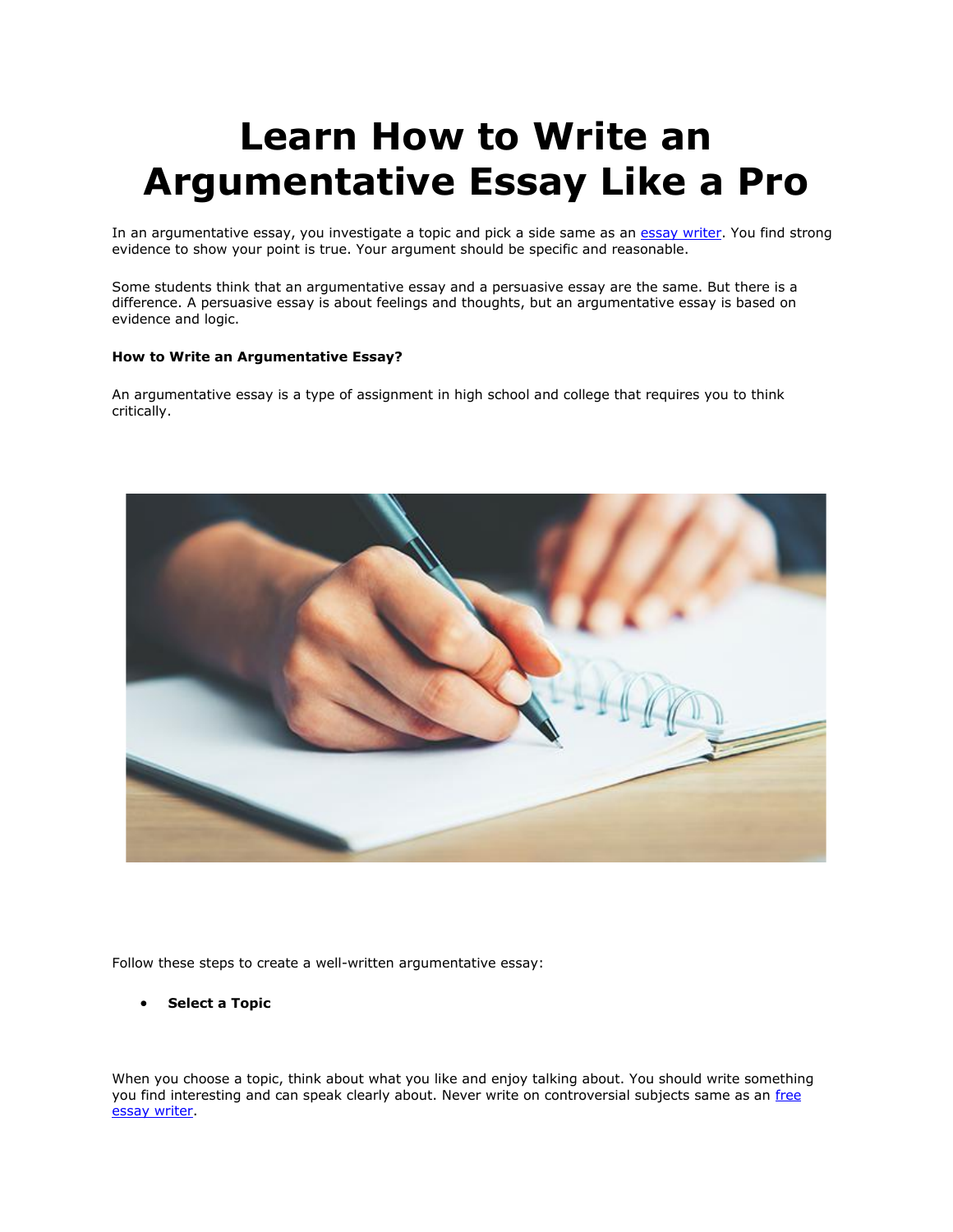#### • **Create an Essay Outline**

An outline is needed for a successful essay. It has three parts: introduction, body paragraphs, and conclusion. In the essay outline, include these three sections. You don't need to think about how I write my essays when you create the essay outline; just worry about those three parts. An important part of creating an essay is creating an outline first, then start writing your essay.

#### • **Write a Great Introduction**

An argumentative essay introduction should start with a hook statement. Tell some background information and then state the thesis statement. You can get help from an essay writing service if you need it for your assignment.

#### • **Write the Main Body Paragraphs**

In the body paragraphs, you need to prove your thesis statement with strong evidence. The paragraph should only contain relevant information and not include any irrelevant details.

# • **Write a Powerful Conclusion**

The conclusion of an essay should be both powerful and specific. If you do not end the essay with strong sentences, the reader will not really think about what you said. Say your point is logical without getting emotional and by using evidence that is concrete same as an [essay writer service.](https://youressaywriter.net/)

#### • **Proofreading and Editing**

Never submit the essay without proofreading. You can remove all the mistakes and errors and make your essay error-free.

#### **Argumentative Essay Topics**

The following are some topics for your argumentative essay. You can choose one of these as the topic for your essay.